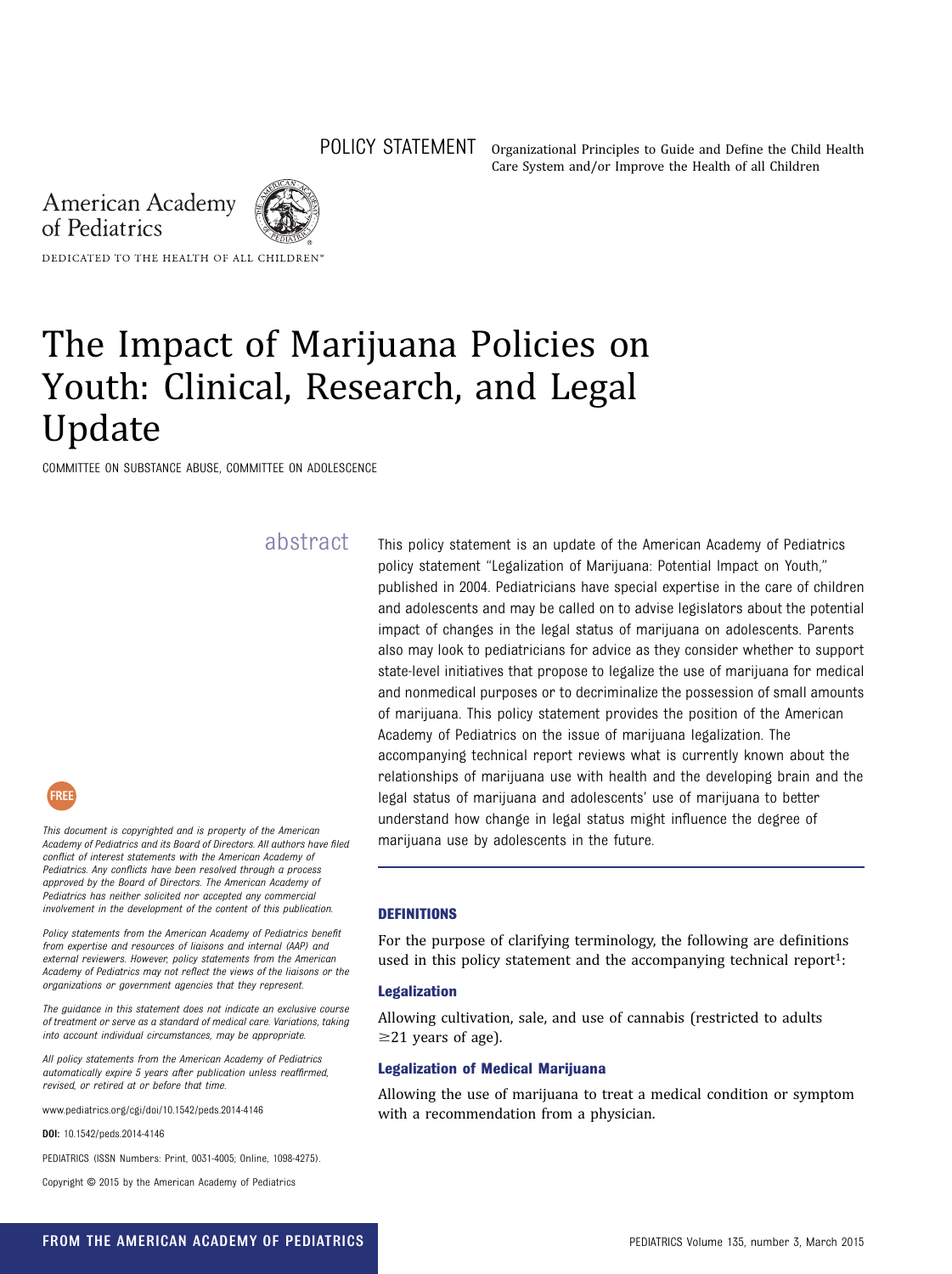#### **Decriminalization**

Reducing penalties for cannabisrelated offenses to lesser criminal charges or to civil penalties.

#### INTRODUCTION

Marijuana is the most commonly used illicit substance among adolescents.2 Recreational sale and possession of marijuana by adults remain illegal in most states and remain illegal under federal law. However, a number of states and local jurisdictions have decriminalized the possession of marijuana for recreational use by adults, reducing penalties to misdemeanors or citations. Many states also have legalized medical marijuana for adults who receive recommendations for use by physicians. Almost all states with medical marijuana laws allow access by minors, though often with greater regulation. States in which marijuana is legal prohibit marijuana sales to and use by minors, but changes in the legal status of marijuana, even if limited to adults, may affect the prevalence of use among adolescents. Although the epidemiologic data are not consistent across states and time periods, with the exception of Michigan and New Mexico, in all states where medical marijuana has been legalized, marijuana use by minors has been stable or has decreased.3 Youth substance use rates depend on a number of factors, including legal status, availability and ease of access of the substance, and perception of harm. For example, although tobacco is easily accessible, youth tobacco use rates have decreased substantially since the 1990s, in conjunction with aggressive public health campaigns warning of the medical consequences of smoking. In Colorado, the passage of the amendment to legalize recreational marijuana occurred in November 2012. Although sales of recreational

marijuana did not start in Colorado until January 1, 2014, the postlegalization 2013 rates of youth use increased. $4$  It is possible that public health campaigns that effectively communicate the harms associated with teen marijuana use could reduce youth use despite legalization. Legalization campaigns that imply that marijuana is a benign substance present a significant challenge for educating the public about its known risks and adverse effects. Therefore, it is unclear what the impact of legalization of marijuana for adults will have on the prevalence of marijuana use by adolescents, especially if the implementation of legalization includes messaging that minimizes the health and behavioral risks.

Substance abuse by adolescents is an ongoing health concern. Marijuana remains classified in the Controlled Substances Act (21 USC §801-971 [2012]) as a schedule I drug. This classification implies that it has a high potential for abuse, has no currently accepted medical use in the United States, and lacks accepted safety for use under supervision by a physician. Despite this classification by the federal government, marijuana has been legalized for medical purposes in a number of states, in direct opposition to federal law. Since the first policy statement from the American Academy of Pediatrics (AAP) on the legalization of marijuana was published in 2004. limited research has been performed to examine the potential therapeutic effects of marijuana for adults, specifically the class of chemicals known as cannabinoids, which are responsible for most of the medicinal effects of marijuana. This research has demonstrated that both the drugs approved by the US Food and Drug Administration and other pharmaceutical cannabinoids, such as cannabidiol, can be helpful for adults with specific conditions, such as increasing appetite and

decreasing nausea and vomiting in patients with cancer and for chronic pain syndromes,5,6 although side effects of dizziness and dysphoria may also be experienced. There are no published studies on the use of medicinal marijuana or pharmaceutical cannabinoids in pediatric populations.

#### EFFECTS OF MARIJUANA

The adverse effects of marijuana have been well documented, and studies have demonstrated the potential negative consequences of short- and long-term recreational use of marijuana in adolescents. These consequences include impaired shortterm memory and decreased concentration, attention span, and problem solving, which clearly interfere with learning. Alterations in motor control, coordination, judgment, reaction time, and tracking ability have also been documented7; these may contribute to unintentional deaths and injuries among adolescents (especially those associated with motor vehicles if adolescents drive while intoxicated by marijuana).8 Negative health effects on lung function associated with smoking marijuana have also been documented, and studies linking marijuana use with higher rates of psychosis in patients with a predisposition to schizophrenia have recently been published,<sup>9</sup> raising concerns about longer-term psychiatric effects. New research has also demonstrated that the adolescent brain, particularly the prefrontal cortex areas controlling judgment and decision-making, is not fully developed until the mid-20s, raising questions about how any substance use may affect the developing brain. Research has shown that the younger an adolescent begins using drugs, including marijuana, the more likely it is that drug dependence or addiction will develop in adulthood.10 A recent analysis of 4 large epidemiologic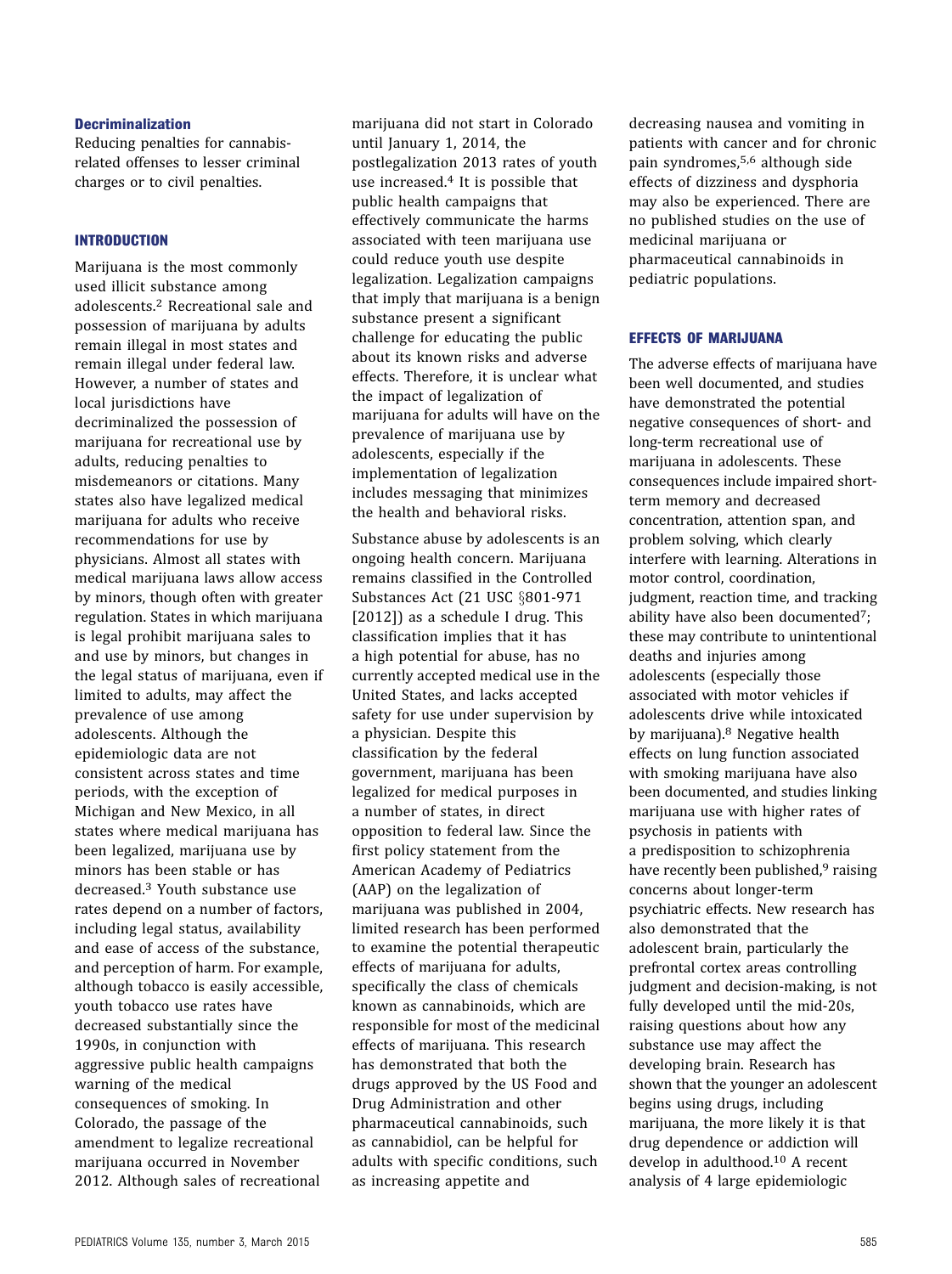trials found that marijuana use during adolescence is associated with reductions in the odds of high school completion and degree attainment and increases in the use of other illicit drugs and suicide attempts in a dosedependent fashion that suggests that marijuana use is causative.11

### DECRIMINALIZATION EFFORTS AND EFFECTS

The illegality of marijuana has resulted in the incarceration of hundreds of thousands of adolescents, with overrepresentation of minority youth.12 A criminal record can have lifelong negative effects on an adolescent who otherwise has had no criminal justice history. These effects can include ineligibility for college loans, housing, financial aid, and certain kinds of jobs.13 In states that have passed decriminalization laws, marijuana use is still illegal, although the consequences of possession and use are less punitive. Although these laws are not applicable to adolescents in all states, the changes in the law are intended to address and reduce the long-term effects that felony charges can have on youth and young adults.13 Continued efforts to address this problem are based on issues of social justice, given the disparate rate of adjudication for drug offenses for youth of racial minority groups compared with white youth. Advocates of decriminalization have also sought to increase the availability of drug treatment services.14

### **CONCLUSIONS**

Ultimately, the behavioral and health risks associated with marijuana use by youth should be the most salient criteria in determining whether policies that are enacted are effective in minimizing harm. More information, including the legal status of marijuana for both recreational and medical use, the effect of legal status on rates of use by adolescents and young adults, research on

medical marijuana and the adverse effects of marijuana use, the impact of criminal penalties particularly on minority teens and communities, and adolescent brain development related to substance use, is available in the accompanying technical report.1

### RECOMMENDATIONS

- 1. Given the data supporting the negative health and brain development effects of marijuana in children and adolescents, ages 0 through 21 years, the AAP is opposed to marijuana use in this population.
- 2. The AAP opposes "medical marijuana" outside the regulatory process of the US Food and Drug Administration. Notwithstanding this opposition to use, the AAP recognizes that marijuana may currently be an option for cannabinoid administration for children with life-limiting or severely debilitating conditions and for whom current therapies are inadequate.
- 3. The AAP opposes legalization of marijuana because of the potential harms to children and adolescents. The AAP supports studying the effects of recent laws legalizing the use of marijuana to better understand the impact and define best policies to reduce adolescent marijuana use.
- 4. In states that have legalized marijuana for recreational purposes, the AAP strongly recommends strict enforcement of rules and regulations that limit access and marketing and advertising to youth.
- 5. The AAP strongly supports research and development of pharmaceutical cannabinoids and supports a review of policies promoting research on the medical use of these compounds. The AAP recommends changing marijuana from a Drug Enforcement Administration schedule I to

a schedule II drug to facilitate this research.

- 6. Although the AAP does not condone state laws that allow the sale of marijuana products, in states where recreational marijuana is currently legal, pediatricians should advocate that states regulate the product as closely as possible to tobacco and alcohol, with a minimum age of 21 years for purchase. Revenue from this regulation should be used to support research on the health risks and benefits of marijuana. These regulations should include strict penalties for those who sell marijuana or marijuana products to those younger than 21 years, education and diversion programs for people younger than 21 years who possess marijuana, point-of-sale restrictions, and other marketing restrictions.
- 7. In states where marijuana is sold legally, either for medical or recreational purposes, regulations should be enacted to ensure that marijuana in all forms is distributed in childproof packaging, to prevent accidental ingestion.
- 8. The AAP strongly supports the decriminalization of marijuana use for both minors and young adults and encourages pediatricians to advocate for laws that prevent harsh criminal penalties for possession or use of marijuana. A focus on treatment for adolescents with marijuana use problems should be encouraged, and adolescents with marijuana use problems should be referred to treatment.
- 9. The AAP strongly opposes the use of smoked marijuana because smoking is known to cause lung damage,15 and the effects of secondhand marijuana smoke are unknown.
- 10. The AAP discourages the use of marijuana by adults in the presence of minors because of the important influence of role modeling by adults on child and adolescent behavior.